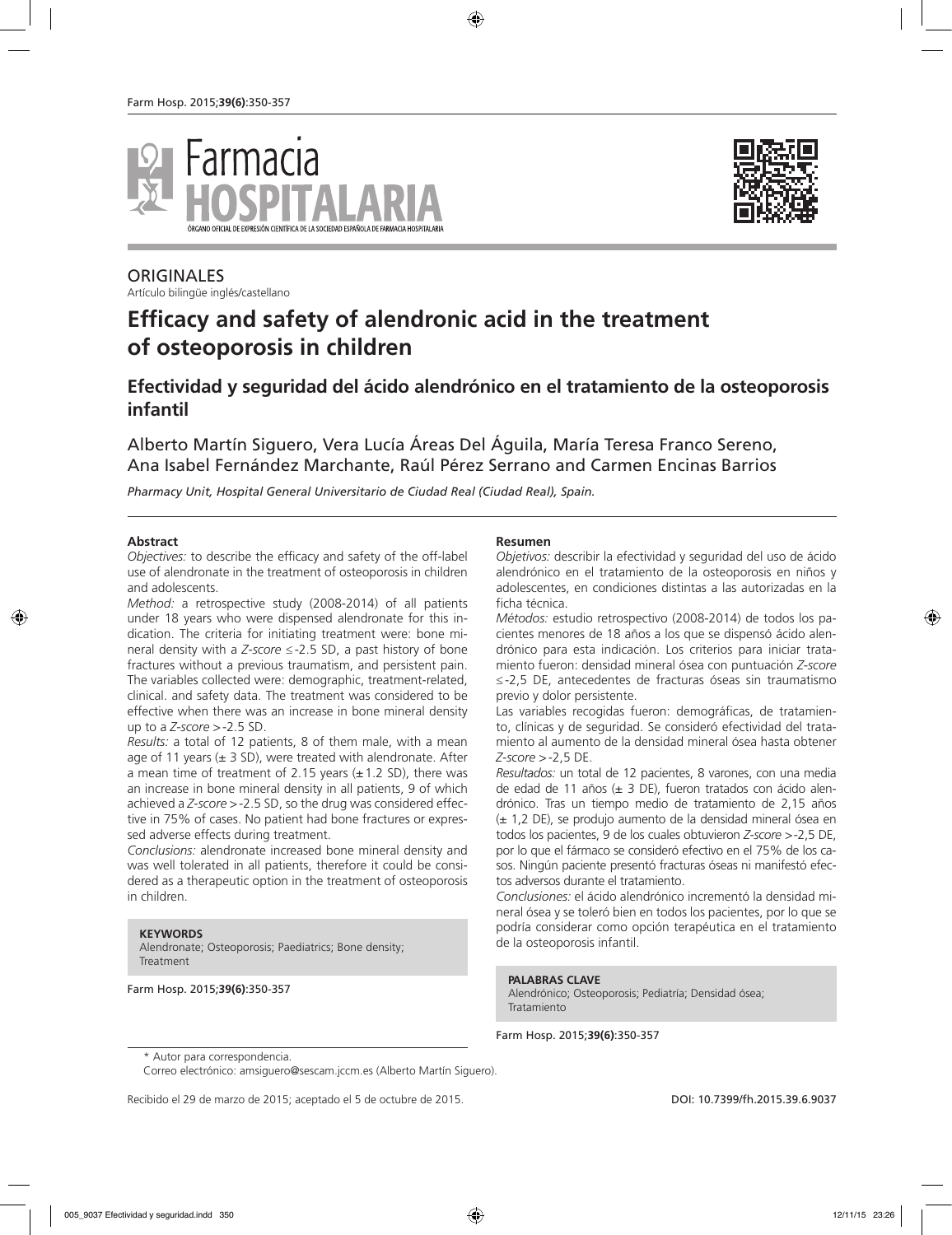### **Contribution to scientific literature**

The present article intends to analyze the efficacy and safety of a drug currently positioning itself as first line treatment for paediatric osteoporosis due to its oral administration, but with a still limited experience of use. This series of cases demonstrates that its efficacy is high, without any noteworthy adverse effects, and therefore it appears as a valid therapeutic option.

## **Introduction**

Alendronic acid (AA) is a biphosphonate; its primary mechanism of action consists in bone reabsorption by binding to the hydroxyapatite crystals in the bone matrix, thus turning it more resistant to the action of osteoclasts1 . Its indication, according to the product specifications, is for osteoporosis treatment in post-menopausal women, in order to prevent fractures<sup>2</sup>.

Its use in patients under 18-year-of age is conducted outside of its authorization ("*off-label*")3 for treatment of osteoporosis caused by a reduction in mobility (Duchenne Muscular Dystrophy4 , cerebral palsy in children, "*spina bifida*", and bone marrow lesions), bone defect (*osteogenesis imperfecta*, idiopathic juvenile osteoporosis), chronic inflammation (juvenile idiopathic arthritis, systemic erythematosus lupus, bowel inflammatory disease), malnourishment, and bone toxicity of drugs such as glucocorticoids.

Besides calcium and Vitamin D supplements, there are currently no pharmacological treatments for osteoporosis with efficacy and confirmed safety in paediatric patients. There is limited experience with biphosphonates at this age, because they have been studied in reduced groups of patients4 , and good response has been obtained mainly with intravenous pamidronate in *osteogenesis imperfecta,* though oral AA has started to be used with similar results and no need for hospitalization<sup>5</sup>. Its efficacy and long-term safety are not enough, and therefore its widespread use has not been recommended.<sup>6</sup>. The patients who would benefit from treatment would be those with a reduction in Bone Mineral Density (BMD) (*Z-score*≤-2.5 standard deviations (SD) adjusted according to age and gender), and with previously existing associated symptoms, such as fractures caused by low intensity traumatism, vertebral compressions, or disabling bone pain<sup>7</sup>.

Because this is a use outside its approved indication, it is dispensed through the Hospital Pharmacy Unit, according to Royal Decree 1015/2009<sup>8</sup> and the rules by the Pharmacy Committee in each centre, following the rules by Organic Law 15/1999 for Personal Data Protection. In our hospital, the Outpatient Area Pharmacist must prepare a report before dispensation, which analyzes the need for the medication according to criteria for treatment initiation; this must then by authorized by the Hospital Management.

The objective of the study was to describe the efficacy and safety of the off-label use of AA for osteoporosis treatment in children and adolescents outside its approved indication.

### **Methods**

An observational retrospective study in a third level hospital, including all patients under 18-year-old who were administered AA every two months in the Outpatient Area of the Hospital Pharmacy, between March, 2008 (first dispensation conducted) and August, 2014. Criteria for treatment initiation were: BMD with a *Z-score*≤-2,5 SD, a history of bone fractures without previous traumatism, and persistent lumbar and lower limb pain.

The variables collected were:

Demographic: Gender and age at treatment initiation. Treatment-related: Dosing, treatment duration, treatment compliance, and drugs previously and/or concomitantly used.

Clinical: Besides the basal condition, variables determining efficacy were collected, such as BMD at treatment initiation and completion. BMD was measured through bone densitometry in lumbar spine (L2-L4) through *Z-score* according to age and gender. Treatment was considered effective when there was a BMD increase up to a *Z-score* over -2,5 SD was achieved.

Safety-related: Presence of bone fractures, as well as calcium-phosphate metabolism parameters (CPMP) (calcium, phosphate, alkaline phosphatase, parathyroid hormone, plasma levels of 25-hydroxyvitamin D3, and calciuria), for an early detection of any potential hypocalcemia, the most severe and relevant adverse effect by this drug.

In order to monitor clinical and safety variables, initial clinical and lab test controls were conducted every 4-6 months, and bone densitometry tests every 6-12 months.

The application for dispensation to outpatients (Athos-APD®) was used for identification of patients and anonymized data collection, and the clinical records from the Paediatric Units recorded in the electronic clinical record (Mambrino®) were used for information about patient evolution.

All patients received information at the Pharmacy Care Unit, about the adequate way of administration for the AA tablet, without food and without lying down once taken, in order to prevent the symptoms derived from its ability to cause local irritation in the upper digestive tract mucosa, particularly dyspepsia, abdominal pain, or acid reflux<sup>2,3</sup>. At each dispensation, follow-up for BMD and phosphate & calcium metabolism was conducted, as well as detection of potential adverse effects. and treatment compliance measurement through the indirect method of dispensation records; treatment compliance was considered if over 90%.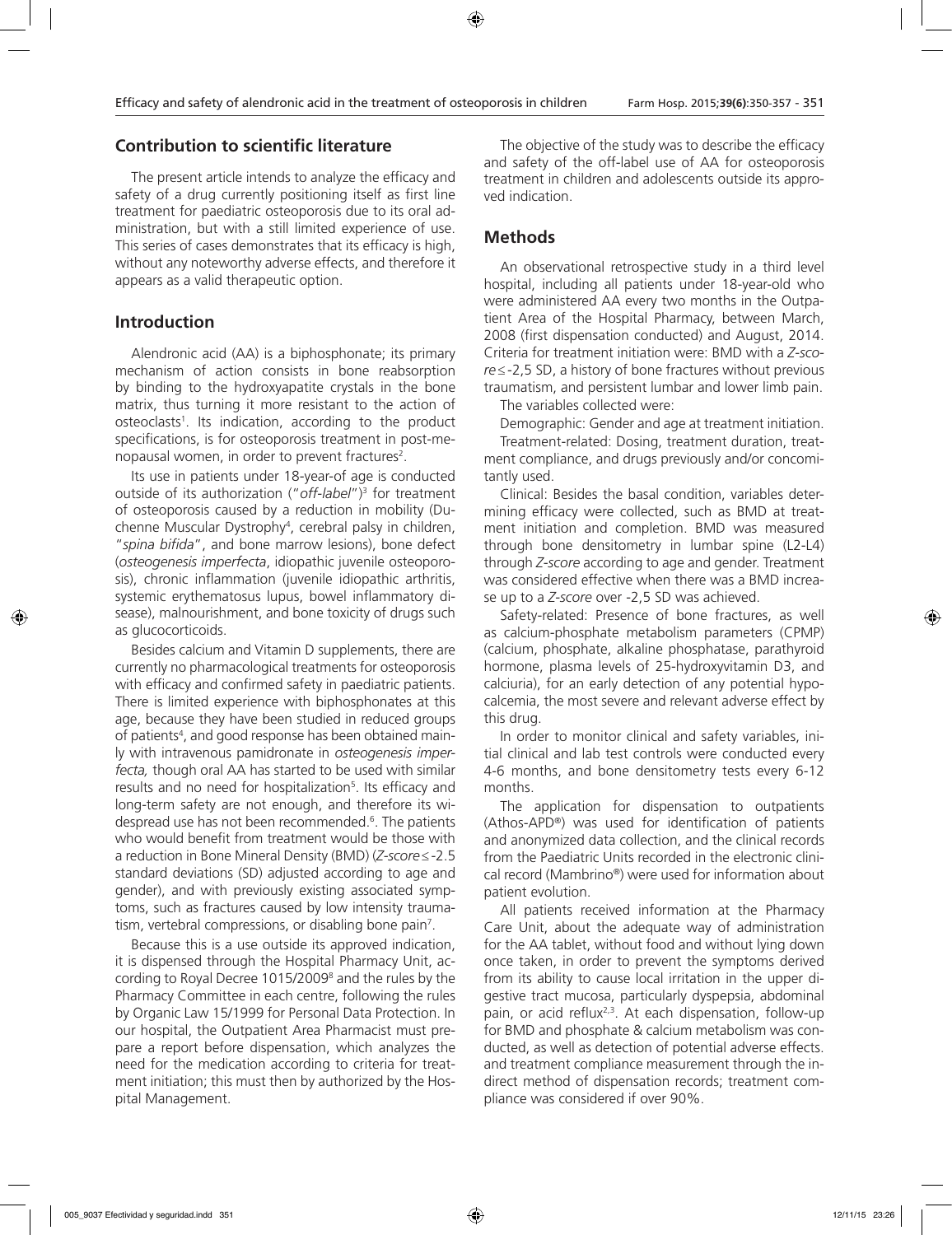A descriptive analysis was conducted, where the continuous variables with normal distribution were expressed as mean value with SD.

### **Results**

Twelve (12) patients, 8 of them male, with 11-year-old as mean age  $(\pm 3 \text{ SD})$ , were treated with AA. The dosing used for all patients was 10 mg/day. The mean treatment duration was 2.15 years  $(\pm 1.2$  SD). All patients were considered compliant. One patient was previously treated with intravenous pamidronate. Concomitant treatments were: calcium in combination with Vitamin D (3 patients), deflazacort drops (3), phenylbutyrate and carnitine with protein restriction (1), and no treatment in the remaining 5 patients.

Basal conditions were: Duchenne Muscular Dystrophy (4 patients), *osteogenesis imperfecta* (3), encephalopathy (2), spinal muscular atrophy (1), agenesis of the corpus callosum (1), and Crohn's Disease (1). (Table 1)

There was BMD increase in all patients. The initial mean BMD was -3.7  $(\pm 1.2$  SD), and the final mean BMD in the collected period was -1,7  $(\pm 1, 4 \text{ SD})$ . Ten patients ended treatment due to improvement according to clinical report, and 2 continued active at the study completion: one of them had to reinitiate treatment due to worsening. At the end of treatment, 9 out of 12 patients achieved a BMD with a *Z-score* over -2,5 SD, and therefore the drug was considered effective in 75% of patients.

No patients presented bone fractures during treatment. In lab test controls, CPMPs remained within normality in all cases. AA was well tolerated, and no adverse effects associated were detected.

### **Discussion**

There are various studies supporting the use of AA in paediatric osteoporosis secondary to neuromuscular conditions4,6,9, *osteogenesis imperfecta*1,5,10,11, connective tissue diseases<sup>12</sup> or Crohn's Disease<sup>13</sup>. In all these studies, as well as in this one, a BMD increase has been observed, with a reduction in the number of fractures.

Regarding AA dosing, 10 mg/day1,7,10,11,13 are used in the majority of studies, including ours, with a variation between 0.2 y 0.3 mg/kg/day.

There are no specific recommendations about treatment duration, but its efficacy and safety have been confirmed during a 3-year period $14$ . Even though the mean time for use of biphosphonates in this study has been slightly over two years, patients with over four years of treatment duration were also included.

The limited mobility of the majority of the patients in the study leads them to present BMD reduction, as well as an alteration in the trabecular microarchitecture, particularly at vertebral level<sup>15</sup>. However, other factors can have an impact on the pathogenesis of osteoporosis

in these patients, such as limited exposure to sunlight, a diet with protein restriction (such as the case of the patient with encephalopathy due to citrullinemia), a reduction in the intake of dairy products (and therefore, of calcium), and the use of other associated treatments, such as glucocorticoids<sup>4,6</sup>. The latter are used in Duchenne Muscular Dystrophy in order to improve muscular strength at short-term, though they inhibit osteoblastogenesis, they stimulate osteoclastogenesis, and cause a negative balance of calcium in the body<sup>16</sup>. Deflazacort causes a lower loss of bone mass than prednisone or methylpredinisolone, and therefore it is the glucocorti- $\cot$  more widely used in these patients<sup>4</sup>.

Although intravenous pamidronate is the most widely used biphosphonate for paediatric patients, particularly for osteogenesis imperfecta, a similar increase in BMD has been described with  $AA<sup>5</sup>$ . Given that  $AA$  is an oral treatment, no hospitalization is required, and this can lead to an improvement in the quality of life of these patients, higher self-sufficiency, and a more efficient use of healthcare resources<sup>1,5</sup>.

All patients demonstrated treatment compliance, and no adverse effects caused by AA were detected, either of tolerability or alterations in the phosphate & calcium metabolism. However, due to the study methodology (retrospective, with clinical record information and treatment compliance measured though a single method), it is possible that these data might be underestimated, and some cases of lack of compliance and/or mild adverse effects might have gone undetected<sup>6</sup>.

The study outcomes cannot be extended to all paediatric ages, because no<7-year-old patients were included, and due to the small sample size. It would be necessary to design clinical trials with a higher number of patients, in order to learn about the real efficacy and safety of this drug in paediatric patients, as well as the adequate moment to initiate and interrupt treatment.

As a conclusion, AA increased BMD and was well tolerated in all patients; therefore, it could be considered as a therapeutic option for treatment of paediatric osteoporosis.

## **Bibliography**

- 1. Akcay T, Turan S, Guran T, Bereket A. Alendronate treatment in children with osteogenesis imperfecta. Indian Ped. 2008; 45(2):106-9.
- 2. Agencia Espanola de Medicamentos y Productos Sanitarios. Ficha técnica de Fosamax®. Disponible en: https://www.aemps.gob.es/ cima/pestanias.do?metodo=accesoAplicacion
- 3. Comité de Medicamentos de la Asociación Española de Pediatría. Pediamécum. Edición 2012. Alendronato. Disponible en : http:// www.pediamécum.es. Consultado en 26/08/2014.
- 4. Palomo Atance E, Ballester Herrera MJ, Márquez de la Plata MA, Medina Cano E, Carmona Vilchez RM. Alendronato en el tratamiento de la osteoporosis secundaria a la distrofia muscular de Duchenne. An Pediatr (Barc). 2011;74(2):122-5.
- 5. DiMeglio LA, Peacock M. Two-year clinical trial of oral alendronate versus intravenous pamidronate in children with osteogenesis imperfecta. J Bone Miner Res. 2006;21:132-40.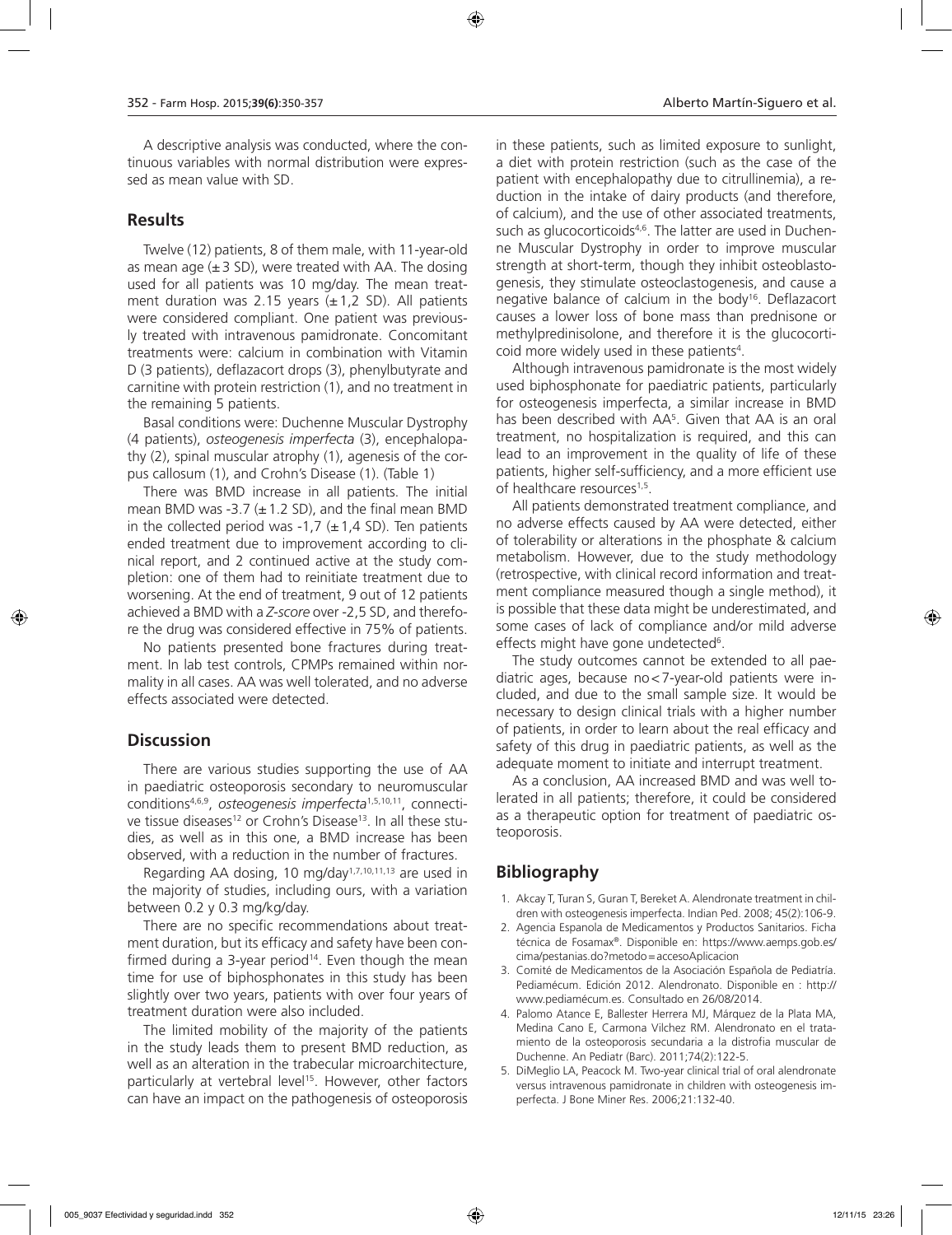|         |                                                                                                                                                                                                                                             | Table 1. Characteristics of patients and evolution with treatment |                                                                                                                                                                                                   |                                   |                                    |                        |                      |                                                                  |
|---------|---------------------------------------------------------------------------------------------------------------------------------------------------------------------------------------------------------------------------------------------|-------------------------------------------------------------------|---------------------------------------------------------------------------------------------------------------------------------------------------------------------------------------------------|-----------------------------------|------------------------------------|------------------------|----------------------|------------------------------------------------------------------|
| Gender  | initiation (in<br>treatment<br>Age of<br>years)                                                                                                                                                                                             | osteoporosis<br>Cause of                                          | <b>Basal</b> condirion                                                                                                                                                                            | Date of initiation /<br>end       | treatment<br>(in years)<br>Time of | Initial BMD<br>Z-score | Final BMD<br>Z-score | Associated<br>treatment                                          |
| Male    | $\infty$                                                                                                                                                                                                                                    | immobilization<br>Prolonged                                       | Duchenne Muscular<br>Dystrophy                                                                                                                                                                    | February, 2011<br>March, 2008     | 2.9                                | 7:2                    | $-0.4$               | Deflazacort                                                      |
|         |                                                                                                                                                                                                                                             | Reduction in                                                      | Duchenne Muscular                                                                                                                                                                                 | August, 2010<br>March, 2008,      | 2.4                                | $-2.6$                 | $-1.7$               |                                                                  |
| Male*   | $\overline{10}$                                                                                                                                                                                                                             | mobility                                                          | Dystrophy                                                                                                                                                                                         | August, 2014<br>May, 2012/        | $2.\overline{3}$                   | $-2.5$                 | $-1.1$               | $\frac{0}{2}$                                                    |
| Male    | LN<br>$\overline{\phantom{0}}$                                                                                                                                                                                                              | immobilization<br>Prolonged                                       | Duchenne Muscular<br>Dystrophy                                                                                                                                                                    | December, 2009<br>October, 2008,  | 1.2                                | $-5.3$                 | $-3.8$               | Deflazacort                                                      |
| Male    | $\infty$                                                                                                                                                                                                                                    | immobilization<br>Prolonged                                       | Encephalopathy due<br>to metabolopathy<br>(citrullinemia)                                                                                                                                         | September, 2009/<br>October, 2013 | 4                                  | -5.5                   | $-1.9$               | phenylbutyrate<br>restricted diet;<br>and carnitine.<br>Protein- |
| Male*   | $\frac{3}{2}$                                                                                                                                                                                                                               | immobilization<br>Prolonged                                       | Agenesis of the Corpus<br>Callosum                                                                                                                                                                | March, 2010/<br>August, 2014      | LN<br>$\frac{1}{4}$                | Ļ                      | $-2.9$               | + Vitamin D<br>Calcium                                           |
| Male    | $\overline{ }$                                                                                                                                                                                                                              | Reduction in<br>mobility                                          | Duchenne Muscular<br>Dystrophy                                                                                                                                                                    | August, 2010/<br>June, 2011       | $0.\overline{8}$                   | $-2.7$                 | 0.2                  | Deflazacort                                                      |
| Female  | $\overline{2}$                                                                                                                                                                                                                              | Bone defect                                                       | Osteogenesis imperfecta                                                                                                                                                                           | October, 2011/<br>July, 2014      | 2.8                                | $-5.5$                 | $-2.2$               | + Vitamin D<br>Calcium                                           |
| Male ** | $\infty$                                                                                                                                                                                                                                    | Bone defect                                                       | Osteogenesis imperfecta                                                                                                                                                                           | September, 2011<br>May, 2010/     | 1.2                                | $-2.8$                 | $-1.6$               | $\frac{1}{2}$                                                    |
| Female  | $\cup$                                                                                                                                                                                                                                      | Bone defect                                                       | Osteogenesis imperfecta                                                                                                                                                                           | February, 2011<br>March, 2010/    | 0.9                                | $\sum_{i}$             | $-1.4$               | $\frac{1}{2}$                                                    |
| Female  | $\overline{2}$                                                                                                                                                                                                                              | inflammation<br>Chronic                                           | Crohn's Disease                                                                                                                                                                                   | December, 2011<br>August, 2009,   | $2.\overline{3}$                   | $-3.4$                 | $-0.7$               | +Vitamin D<br>Calcium                                            |
| Male    | $\frac{6}{2}$                                                                                                                                                                                                                               | immobilization<br>Prolonged                                       | Spinal muscular atrophy                                                                                                                                                                           | March, 2009,<br>May, 2011         | 2.2                                | $-2.6$                 | $-2.4$               | $\frac{1}{2}$                                                    |
| Female  | $\tilde{c}$                                                                                                                                                                                                                                 | Reduction in<br>mobility                                          | Encephalopathy due to<br>VACTERL sequence                                                                                                                                                         | December, 2013<br>March, 2013     | 0.6                                | $-4.2$                 | $-3.7$               | $\frac{1}{2}$                                                    |
|         | Mean age at treatment initiation: 11 years (±3 SD)<br>Mean time of treatment: $2.15$ years $(\pm 1, 21$ SD)<br>* Patients active at the study cut-off point.<br>Initial mean BMD: $-3,7 \ (\pm 1,2 \ SD)$<br>Final mean BMD: -1,7 (±1,4 SD) |                                                                   | ** Patient who had previously received 8 cycles of IV pamidonate.<br>Z-score: Number of standard deviations (SD) of a patient based on the mean BMD in the population of the same age and gender. |                                   |                                    |                        |                      |                                                                  |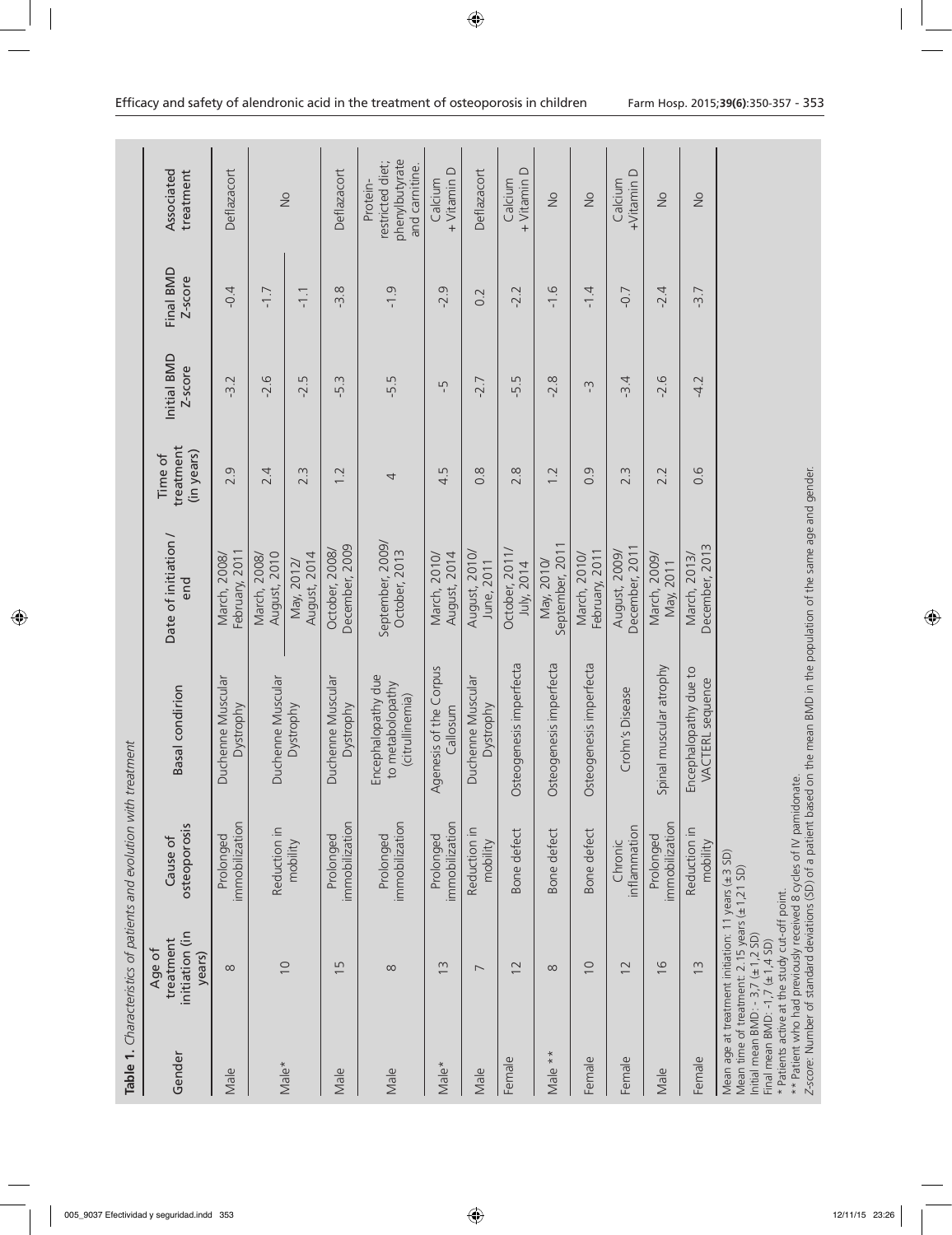- 6. Palomo Atance E, Medina Cano E, López López CM, Vivar del Hoyo P, Martín Campagne E, Ballester Herrera MJ. Osteoporosis en pacientes con movilidad reducida: respuesta al tratamiento con alendronato. Rev Esp Endocrinol Pediatr 2014;5(1):29-35.
- 7. Bachrach LK, Ward LM. Clinical Review: Bisphosphonate use in childhood osteoporosis. J Clin Endocrinol Metab. 2009 Feb;  $94(2)$ :400-9
- 8. Real Decreto 1015/2009, de 19 de Junio, por el que se regula la disponibilidad de medicamentos en situaciones especiales (BOE nº 174 de 20 de Julio de 2009).
- 9. Paksu MS, Vurucu S, Karaoglu A, Karacalioglu AO, Polat A,Yesilyurt O *et al.* Osteopenia in children with cerebral palsy can be treated with oral alendronate. Childs Nerv Syst. 2012;28(2):283-6.
- 10. Ward LM, Rauch F, Whyte MP, Dastous J, Gales PE, Grogan D *et al.* Alendronate for the treatment of pediatric osteogenesis imperfect: a randomized placebo-controlled study. J Clin Endocrinol Metab. 2011:96(2):355-64.
- 11. Seikaly MG, Kopanati S, Salhab N, Waber P, Patterson D, Browne R *et al.* Impact of alendronate on quality of life in children

with osteogenesis imperfecta. J Pediatr Orthop. 2005; 25:786- 91.

- 12. Bianchi ML, Cimaz R, Bardare M, Zulian F, Lepore L, Boncompagni A *et al.* Efficacy and safety of alendronate for the treatment of osteoporosis in diffuse connective tissue diseases in children. Arthritis Rheum. 2000;43:1960-6.
- 13. Palomo Atance E, López López CM, Ballester Herrera MJ, Martín Campagne E, Giralt Muiña P. Alendronato en la osteoporosis secundaria a la enfermedad de Crohn. Rev Esp Endocrinol Pediatr 2013; 4(1):99-104.
- 14. Ward L, Tricco AC, Phuong P, Cranney A, Borrowman N, Gaboury I *et al.* Tratamiento con bifosfonatos para niños y adolescentes con osteoporosis secundaria. (Revisión Cochrane traducida). The Cochrane Plus, 2008, Número 4. Oxford: Update Software Ltd.
- 15. Munns CF, Cowell CT. Prevention and treatment of osteoporosis in chronically ill children. J Musculoeskelet Neuronal Interact. 2005,5:262-72.
- 16. Leonard MB. Glucocorticoid-induced osteoporosis in children: impact of the underlying disease. Pediatrics. 2007,119 Suppl 2:S166-74.

### **Aportación a la literatura científica**

El presente artículo pretende analizar la efectividad y seguridad de un fármaco que está posicionándose actualmente como primera línea en el tratamiento de la osteoporosis infantil por su administración oral, pero en el que aún la experiencia es reducida. Esta serie de casos demuestra que su efectividad es elevada, sin efectos adversos reseñables, por lo que parece una opción terapéutica válida.

#### **Introducción**

El ácido alendrónico (AAL) es un bifosfonato cuyo mecanismo de acción principal consiste en inhibir la reabsorción ósea al adherirse a los cristales de hidroxiapatita de la matriz ósea, haciéndola más resistente a la acción de los osteoclastos<sup>1</sup>. Está indicado, según ficha técnica, en el tratamiento de la osteoporosis de las mujeres postmenopáusicas para prevenir fracturas<sup>2</sup>.

Su uso en menores de 18 años se realiza en condiciones distintas a las autorizadas ("*off-label*")3 para el tratamiento de la osteoporosis causada por disminución de la movilidad (distrofia muscular de Duchenne<sup>4</sup>, parálisis cerebral infantil, espina bífida y lesiones medulares), defecto óseo (osteogénesis imperfecta, osteoporosis idiopática juvenil), inflamación crónica (artritis idiopática juvenil, lupus eritematoso sistémico, enfermedad inflamatoria intestinal), desnutrición y osteotoxicidad de fármacos como glucocorticoides.

En la actualidad, aparte de los suplementos de calcio y vitamina D, no existen tratamientos farmacológicos para osteoporosis con eficacia y seguridad contrastada en la edad pediátrica. La experiencia con bifosfonatos en esta edad es escasa y limitada ya que se han estudiado en grupos reducidos de pacientes<sup>4</sup>, obteniendo buena respuesta

principalmente con el pamidronato intravenoso en osteogénesis imperfecta, aunque ha comenzado a emplearse el AAL oral con resultados similares y sin necesidad de hospitalización5 . La eficacia y seguridad a largo plazo son insuficientes por lo que no se recomienda su uso generalizado<sup>6</sup>. Los pacientes que se beneficiarían del tratamiento serían aquellos con una disminución de la densidad mineral ósea (DMO) (*Z-score*≤-2,5 desviaciones estándar (DE) ajustado a edad y sexo) y con existencia previa de síntomas asociados, como fracturas ante traumatismos de baja intensidad, compresiones vertebrales o dolor óseo incapacitante7 .

Como se trata de un uso en condiciones distintas a las autorizadas, la dispensación se realiza a través del Servicio de Farmacia del Hospital en cumplimiento de lo establecido en el Real Decreto 1015/20098 y la Comisión de Farmacia y Terapéutica del centro, preservando lo dispuesto en la Ley Orgánica 15/1999 de Protección de Datos de Carácter Personal. En nuestro Hospital, el farmacéutico del área de Pacientes Externos elabora un informe previo a la dispensación que analiza la necesidad del medicamento de acuerdo a criterios para iniciar tratamiento y que es preciso para que sea autorizado por la Dirección del Hospital.

El objetivo del estudio fue describir la efectividad y seguridad del uso de AAL en el tratamiento de la osteoporosis en niños y adolescentes, en condiciones distintas a las autorizadas en ficha técnica.

#### **Métodos**

Estudio observacional retrospectivo en un hospital de tercer nivel de todos los pacientes menores de 18 años a los que se dispensó AAL cada dos meses en el área de Pacientes Externos del Servicio de Farmacia entre Marzo de 2008 (primera dispensación realizada) y Agosto de 2014. Los criterios para iniciar tratamiento fueron: DMO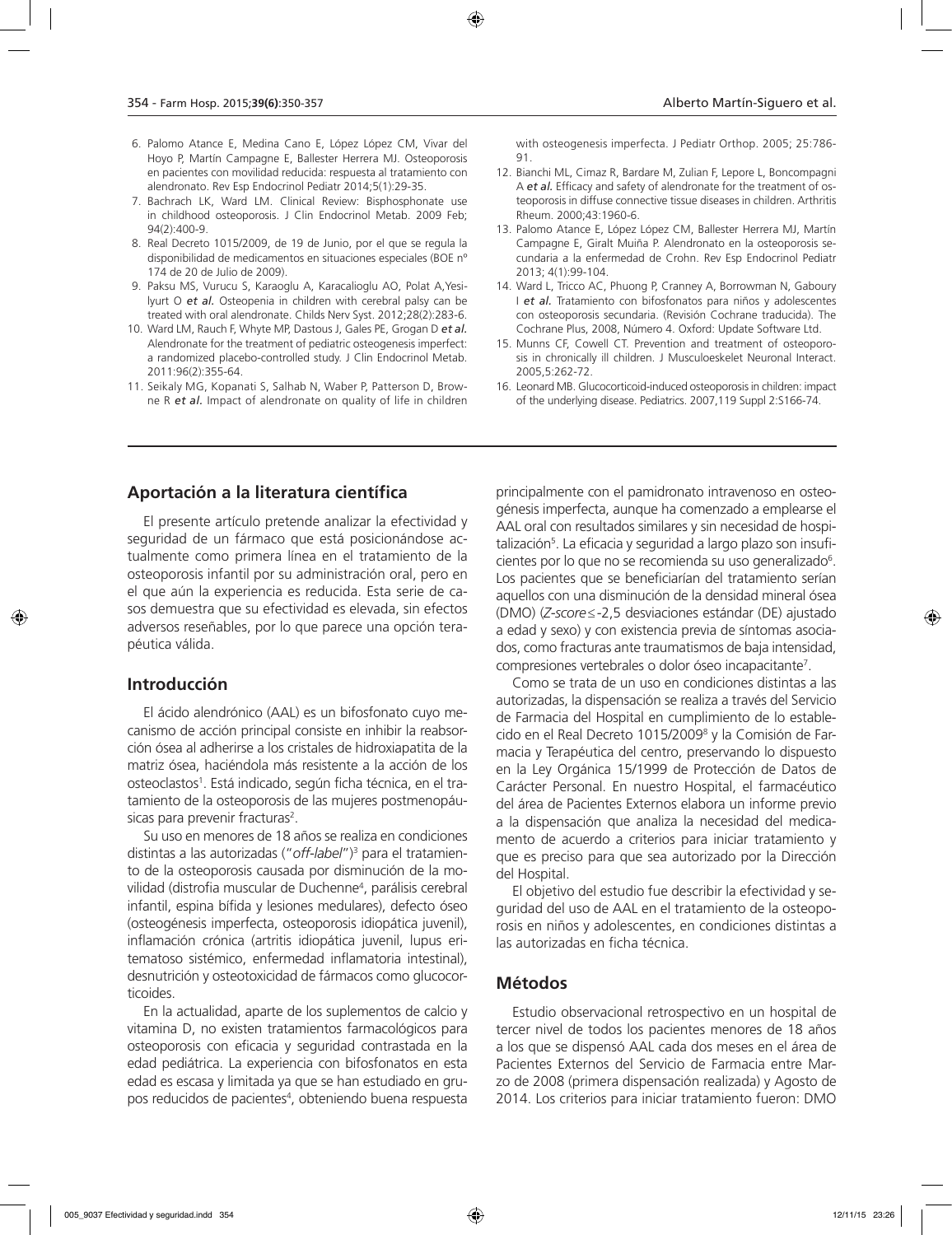con un *Z-score*≤-2,5 DE, antecedentes de fracturas óseas sin traumatismo previo y dolor persistente a nivel lumbar y en miembros inferiores.

Las variables recogidas fueron:

Demográficas: sexo y edad al inicio del tratamiento.

De tratamiento: dosis, duración del tratamiento, adherencia al mismo y fármacos empleados previamente y/o concomitantes.

Clínicas: además de la enfermedad de base, se registraron variables determinantes de la efectividad, como la DMO al inicio y al final del tratamiento. La DMO se midió por densitometría en columna lumbar (L2-L4) mediante puntuación *Z-score* para edad y sexo. Se consideró efectividad del tratamiento al aumento de la DMO hasta obtener una puntuación *Z-score* superior a -2,5 DE.

De seguridad: presencia de fracturas óseas, así como parámetros del metabolismo fosfocálcico (PMFC) (calcio, fósforo, fosfatasa alcalina, paratohormona, 25-hidroxi-vitamina D3 plasmáticos y calciuria), para la identificación precoz de la posible hipocalcemia, el efecto adversos más severo y relevante de este fármaco.

Para la monitorización de las variables clínicas y de seguridad se realizaron controles iniciales clínico-analíticos cada 4-6 meses y de densitometría ósea cada 6-12 meses.

Para la identificación de los pacientes y la recogida de datos de forma anonimizada, se utilizó la aplicación de dispensación a pacientes externos (Athos-APD®) y para la información evolutiva de los pacientes se emplearon los informes clínicos del Servicio de Pediatría registrados en la historia clínica electrónica (Mambrino®).

Todos los pacientes recibieron información en la consulta de Atención Farmacéutica sobre la forma correcta de administrar el comprimido de AAL, en ayunas y sin tumbarse una vez ingerido, para prevenir los síntomas derivados de su capacidad para producir irritación local en la mucosa del tracto digestivo superior, especialmente dispepsia, dolor abdominal o regurgitación ácida2,3. En cada dispensación, se llevaba a cabo un seguimiento de DMO y del metabolismo fosfocálcico, aparte de detección de posibles efectos adversos y medida de la adherencia mediante el método indirecto de los registros de dispensación, considerándose adherente si era mayor del 90%.

Se realizó un análisis descriptivo, en el que las variables continuas con distribución normal se expresan como media con la DE.

#### **Resultados**

Un total de 12 pacientes, 8 de ellos varones, con una media de edad de 11 años (±3 DE), fueron tratados con AAL. En todos, la dosis utilizada fue de 10 mg/día. La duración media de tratamiento fue de 2,15 años  $(\pm 1, 2 \text{ DE})$ . Todos fueron considerados adherentes. Un paciente fue tratado con pamidronato intravenoso previamente. Los tratamientos concomitantes fueron: asociación de calcio con vitamina D (3 pacientes), deflazacort gotas (3), fenilbutirato y carnitina junto con restricción proteíca (1) y en los 5 restantes ninguno.

Las enfermedades de base fueron: distrofia muscular de Duchenne (4 pacientes), osteogénesis imperfecta (3), encefalopatia (2), atrofia muscular espinal (1), agenesia del cuerpo calloso (1) y enfermedad de Crohn (1) (Tabla 1).

Se produjo un aumento de la DMO en todos los pacientes. La DMO media inicial fue  $-3.7$  ( $\pm$ 1.2 DE) y la DMO media final del periodo recogido fue -1,7  $(\pm 1,4)$ DE). Diez pacientes finalizaron el tratamiento por mejoría según informe clínico y 2 seguían activos al acabar el estudio, 1 de ellos reinició por empeoramiento. Al final del tratamiento, 9 de los 12 pacientes obtuvieron una DMO con un *Z-score* superior a -2,5 DE, por lo que el fármaco se consideró efectivo en el 75% de los pacientes.

Ningún paciente presentó fracturas óseas durante el tratamiento. En los controles analíticos, los PMFC permanecieron dentro de la normalidad en todos los casos. El AAL fue bien tolerado, sin detectarse efectos adversos asociados.

#### **Discusión**

Existen diversos estudios que avalan el empleo del AAL en la osteoporosis infantil secundaria a enfermedades neuromusculares<sup>4,6,9</sup>, osteogénesis imperfecta<sup>1,5,10,11</sup>, enfermedades del tejido conectivo<sup>12</sup> o enfermedad de Crohn<sup>13</sup>. En todos estos trabajos se observa, al igual que en este estudio, un incremento de la DMO con disminución del número de fracturas.

Respecto a la dosis de AAL, como en el nuestro, en la mayoría de los trabajos publicados se utilizan 10 mg/ día1,7,10,11,13, oscilando entre 0,2 y 0,3 mg/kg/día.

En cuanto a la duración del tratamiento, no existen recomendaciones específicas pero se ha objetivado su eficacia y seguridad durante un período de 3 años<sup>14</sup>. Aunque la media de utilización del bifosfonato en el presente estudio es algo más de dos años, se incluyeron pacientes con una duración de más de cuatro.

La limitada movilidad de la mayoría de los pacientes del estudio hace que presentaran una disminución de la DMO así como una alteración de la microarquitectura trabecular especialmente a nivel vertebral<sup>15</sup>. No obstante, en la etiopatogenia de la osteoporosis de estos pacientes, pueden existir otros factores como la exposición reducida a la luz solar, la restricción de proteínas en la dieta (como en el caso del paciente con encefalopatía por citrulinemia), la disminución de la ingesta de productos lácteos (y por tanto, de calcio) y el empleo de otros tratamientos asociados como glucocorticoides<sup>4,6</sup>. Estos últimos son empleados en la distrofia muscular de Duchenne para mejorar la fuerza muscular a corto plazo aunque inhiben la osteoblastogénesis, estimulan la osteoclastogénesis y producen un balance negativo de calcio en el organismo<sup>16</sup>. El deflazacort produce una pérdida menor de masa ósea que la prednisona o la me-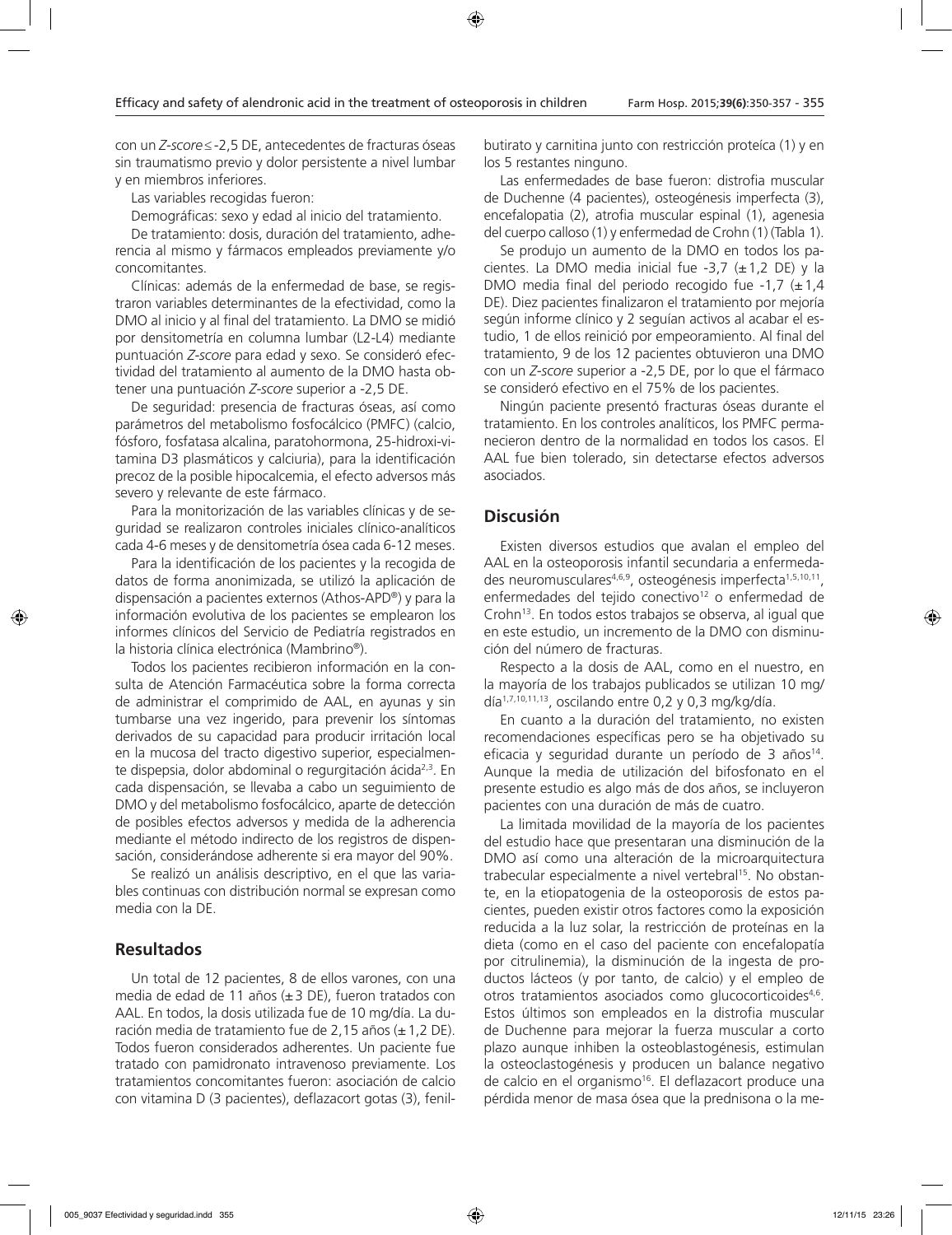|          |                                                                                                                                                                                 | Tabla 1. Características de los pacientes y evolución con el tratamiento                                                                                                                                |                                                                 |                                  |                                 |                        |                      |                                                          |
|----------|---------------------------------------------------------------------------------------------------------------------------------------------------------------------------------|---------------------------------------------------------------------------------------------------------------------------------------------------------------------------------------------------------|-----------------------------------------------------------------|----------------------------------|---------------------------------|------------------------|----------------------|----------------------------------------------------------|
| Sexo     | tratamiento<br>(años)<br>inicio<br>Edad                                                                                                                                         | osteoporosis<br>Causa de                                                                                                                                                                                | Enfermedad de base                                              | Fecha Inicio/<br>final           | tratamiento<br>Tiempo<br>(años) | Z-score DMO<br>inicial | Z-score DMO<br>final | Tratamiento<br>asociado                                  |
| Varón    | $\infty$                                                                                                                                                                        | Inmovilización<br>prolongada                                                                                                                                                                            | Distrofia Muscular de<br>Duchenne                               | Marzo 2008/<br>Febrero 2011      | 2,9                             | $-3,2$                 | $-0,4$               | Deflazacort                                              |
| Varón*   | $\cup$                                                                                                                                                                          | Disminución de la                                                                                                                                                                                       | Distrofia Muscular de                                           | Agosto 2010<br>Marzo 2008/       | 2,4                             | $-2,6$                 | $-1,7$               |                                                          |
|          |                                                                                                                                                                                 | movilidad                                                                                                                                                                                               | Duchenne                                                        | Agosto 2014<br>Mayo 2012/        | 2,3                             | $-2,5$                 | $-1, 1$              | $\frac{1}{2}$                                            |
| Varón    | $\overline{1}$                                                                                                                                                                  | Inmovilización<br>prolongada                                                                                                                                                                            | Distrofia Muscular de<br>Duchenne                               | Diciembre 2009<br>Octubre 2008/  | 1,2                             | $-5,3$                 | $-3,8$               | Deflazacort                                              |
| Varón    | $\infty$                                                                                                                                                                        | Inmovilización<br>prolongada                                                                                                                                                                            | Encefalopatía por<br>metabolopatía<br>(citrulinemia)            | Septiembre 2009/<br>Octubre 2013 | 4                               | -5,5                   | $-1,9$               | fenilbutirato y<br>Restricción<br>carnitina<br>proteíca, |
| Varón*   | $\widetilde{\Xi}$                                                                                                                                                               | Inmovilización<br>prolongada                                                                                                                                                                            | Agenesia del cuerpo<br>calloso                                  | Agosto 2014<br>Marzo 2010/       | 4,5                             | Ļ                      | $-2,9$               | + Vitamina D<br>Calcio                                   |
| Varón    | $\overline{ }$                                                                                                                                                                  | Disminución de la<br>movilidad                                                                                                                                                                          | Distrofia Muscular de<br>Duchenne                               | Agosto 2010/<br>Junio 2011       | 0,8                             | $-2,7$                 | 0,2                  | Deflazacort                                              |
| Mujer    | $\overline{c}$                                                                                                                                                                  | Defecto óseo                                                                                                                                                                                            | Osteogénesis imperfecta                                         | Octubre 2011,<br>Julio 2014      | 2,8                             | $-5,5$                 | $-2,2$               | + Vitamina D<br>Calcio                                   |
| Varón ** | $\infty$                                                                                                                                                                        | Defecto óseo                                                                                                                                                                                            | Osteogénesis imperfecta                                         | Septiembre 2011<br>Mayo 2010/    | 1,2                             | $-2, 8$                | $-1,6$               | $\stackrel{\circ}{\simeq}$                               |
| Mujer    | $\overline{0}$                                                                                                                                                                  | Defecto óseo                                                                                                                                                                                            | Osteogénesis imperfecta                                         | Marzo 2010/<br>Febrero 2011      | 0,9                             | $\sum_{i}$             | $-1, 4$              | $\frac{1}{2}$                                            |
| Mujer    | $\overline{2}$                                                                                                                                                                  | Inflamación crónica                                                                                                                                                                                     | Enfermedad de Crohn                                             | Diciembre 2011<br>Agosto 2009/   | 2,3                             | $-3,4$                 | $-0,7$               | + Vitamina D<br>Calcio                                   |
| Varón    | $\frac{6}{2}$                                                                                                                                                                   | Inmovilización<br>prolongada                                                                                                                                                                            | Atrofia muscular espinal                                        | Marzo 2009/<br>Mayo 2011         | 2,2                             | $-2,6$                 | $-2, 4$              | $\frac{1}{2}$                                            |
| Mujer    | $\frac{3}{2}$                                                                                                                                                                   | Disminución de la<br>movilidad                                                                                                                                                                          | secuencia VACTERL<br>Encefalopatía por                          | Diciembre 2013<br>Marzo 2013/    | 0,6                             | $-4,2$                 | $-3,7$               | $\frac{1}{2}$                                            |
|          | Tiempo medio de tratamiento: 2,15 años (±1,21 DE)<br>Edad media inicio de tratamiento: 11 años (±3 DE)<br>DMO media inicial: - 3,7 (±1,2 DE)<br>DMO media final: -1,7 (±1,4 DE) | ** Paciente que había recibido anteriormente 8 ciclos de pamidronato i.v.<br>Z-score: número de desviaciones estándar (DE) de un paciente a<br>* Pacientes activos en el momento del corte del estudio. | partir de la media de DMO de población de la misma edad y sexo. |                                  |                                 |                        |                      |                                                          |